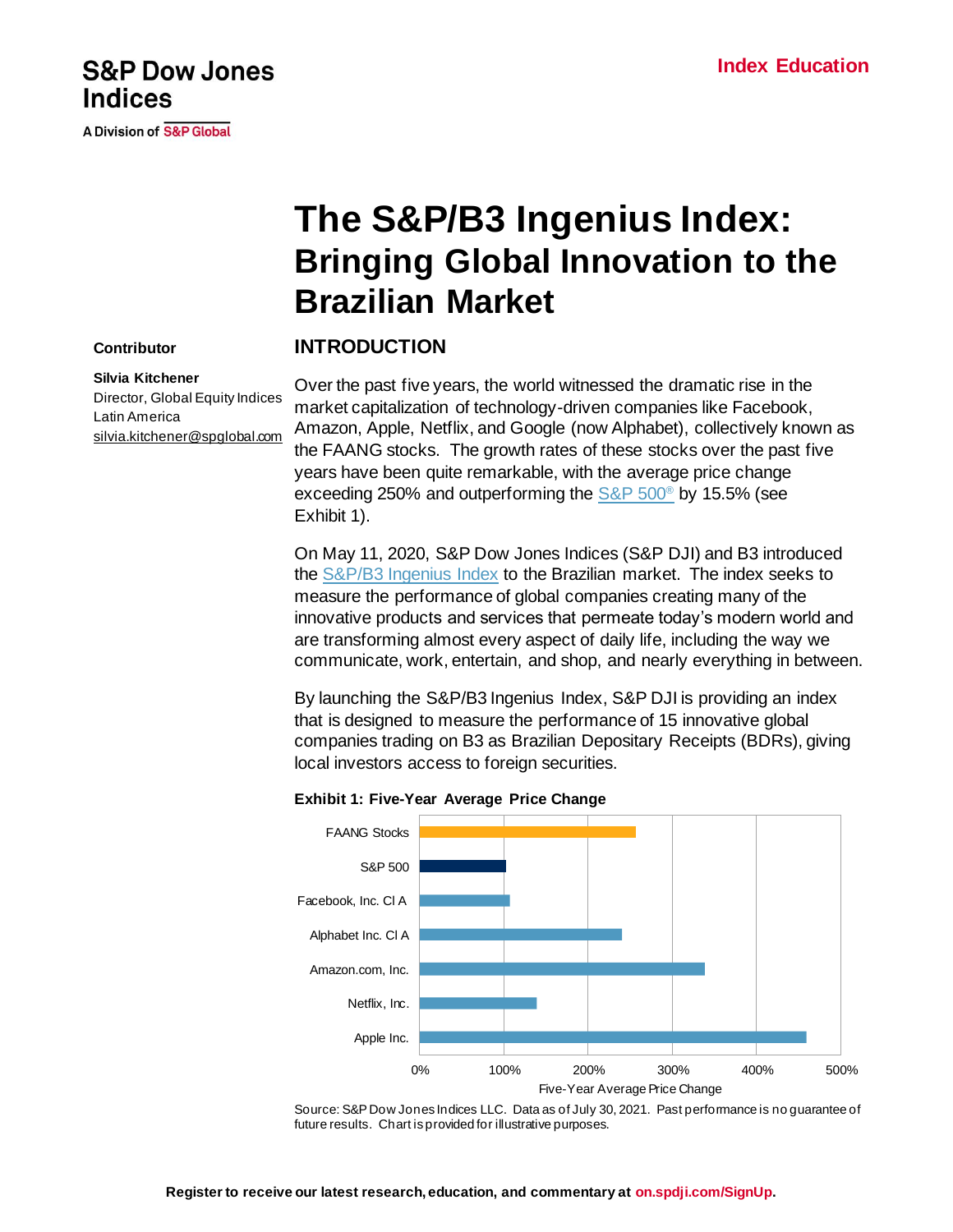### **INDEX CONSTRUCTION**

The index constituents come from a broad universe of global growthoriented companies within the Global Industry Classification Standard (GICS**®** ) sectors of Communication Services, Consumer Discretionary, and Information Technology (see Exhibit 2).

| <b>Exhibit 2: Eligible GICS Sectors and Sub-Industries</b> |                                            |  |  |
|------------------------------------------------------------|--------------------------------------------|--|--|
| <b>GICS SECTOR</b>                                         | <b>GICS SUB-INDUSTRY</b>                   |  |  |
| <b>Communication Services</b>                              | Interactive Media & Services               |  |  |
|                                                            | Movies & Entertainment                     |  |  |
| Consumer Discretionary                                     | Internet & Direct Marketing Retail         |  |  |
| Information Technology                                     | Data Processing & Outsourced Services      |  |  |
|                                                            | Semiconductors                             |  |  |
|                                                            | <b>Systems Software</b>                    |  |  |
|                                                            | Technology Hardware, Storage & Peripherals |  |  |

*...with the average price change of the FAANG stocks exceeding 250% and outperforming the S&P 500 by 15.5%*

*S&P DJI launched the S&P/B3 Ingenius Index, which seeks to measure the performance of 15 innovative global companies trading on B3 as BDRs, giving local investors access to foreign securities.*

*Over the past five years, the world witnessed the dramatic rise in the market capitalization of technology-driven companies…* 

Source: S&P Dow Jones Indices LLC. Table is provided for illustrative purposes.

The underlying universe for the S&P/B3 Ingenius Index is the [S&P Global](https://www.spglobal.com/spdji/en/indices/equity/sp-global-bmi-growth/?utm_source=pdf_education)  [BMI Growth,](https://www.spglobal.com/spdji/en/indices/equity/sp-global-bmi-growth/?utm_source=pdf_education) which includes more than 7,500 companies from developed and emerging markets. The [S&P Global BMI Style Methodology](https://www.spglobal.com/spdji/en/documents/methodologies/methodology-sp-global-bmi-sp-ifci-indices.pdf?utm_source=pdf_education) employs a multi-factor approach based on three growth factors and four value factors. All stocks with a growth score of 0.6 or greater are eligible. Additionally, the stocks must be listed on the NYSE or NASDAQ exchanges, while meeting a minimum float-adjusted market capitalization (FMC) of USD 50 billion as of the rebalancing reference date. The final selection is based on a ranking that combines a stock's growth score multiplied by their respective FMC. The top 15 stocks that trade on the B3 exchange as BDRs form the index.

#### **Exhibit 3: S&P/B3 Ingenius Index Selection Process Summary**



\* Hypothetical screening outcome is based on data from May 31, 2021. The actual annual index rebalancing is effective on the third Friday of September. Source: S&P Dow Jones Indices LLC. Chart is provided for illustrative purposes.

#### **INDEX EDUCATION | Strategy** 2

For use with institutions only, not for use with retail investors.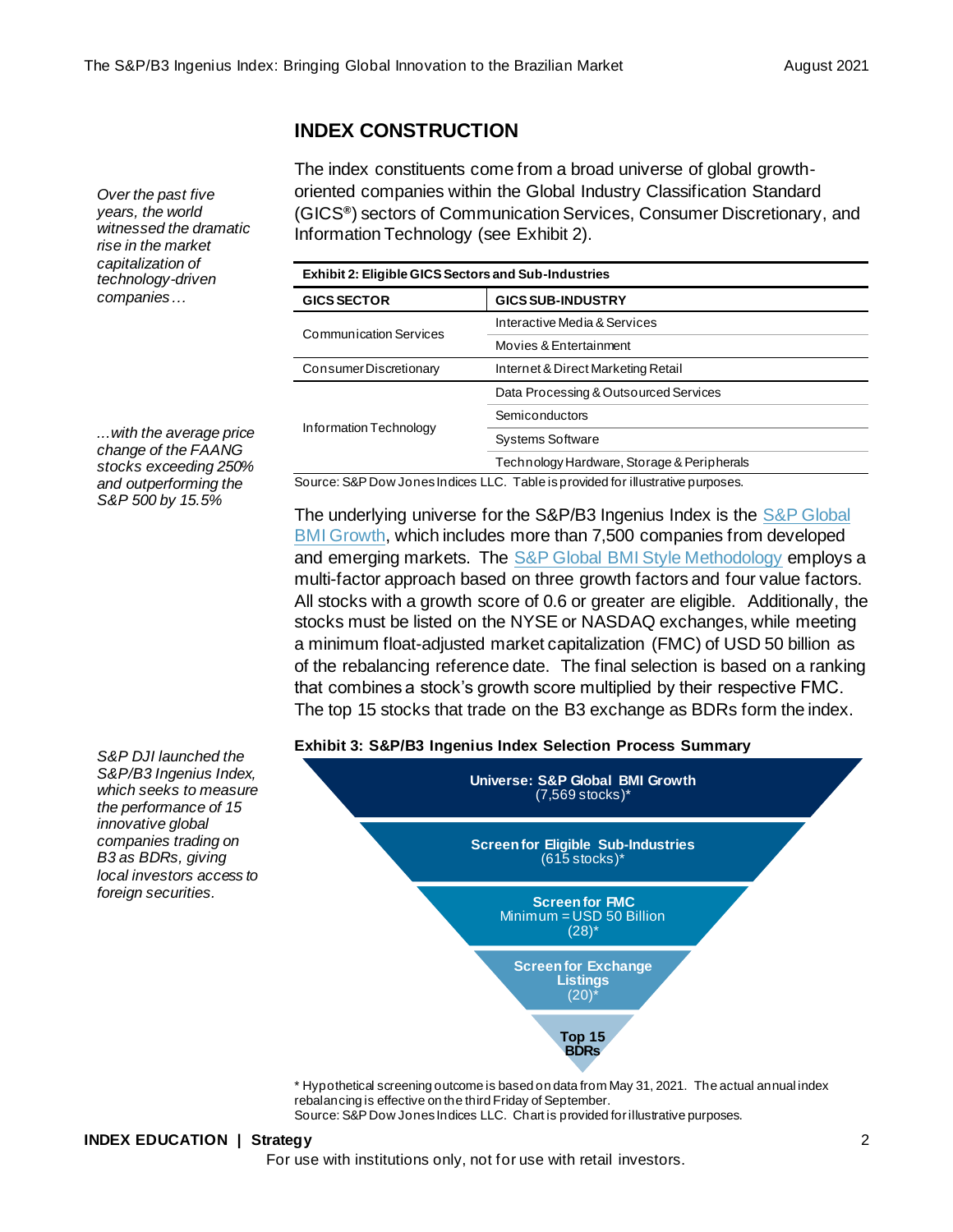| <b>Exhibit 4: Index Composition</b>     |                            |                |                                               |  |
|-----------------------------------------|----------------------------|----------------|-----------------------------------------------|--|
| <b>CONSTITUENT NAME</b>                 | <b>INDEX</b><br>WEIGHT (%) | <b>COUNTRY</b> | <b>SUB-INDUSTRY</b>                           |  |
| PayPal Holdings Inc. BDR                | 13                         | U.S.           | Data Processing & Outsourced Services         |  |
| Nvidia Corp BDR                         | 12                         | U.S.           | Semiconductors                                |  |
| Alphabet Inc A BDR                      | 12                         | U.S.           | Interactive Media & Services                  |  |
| Apple Inc. BDR                          | 11                         | U.S.           | Technology Hardware,<br>Storage & Peripherals |  |
| Broadcom IncBDR                         | 11                         | U.S.           | Semiconductors                                |  |
| Walt Disney Co BDR                      | 8                          | U.S.           | Movies & Entertainment                        |  |
| Texas Instruments IncBDR                | 7                          | U.S.           | Semiconductors                                |  |
| Booking Holdings Inc BDR                | 5                          | U.S.           | Hotels, Resorts & Cruise Lines*               |  |
| <b>FacebookIncABDR</b>                  | 5                          | U.S.           | Interactive Media & Services                  |  |
| Microsoft Corp BDR                      | 4                          | U.S.           | <b>Systems Software</b>                       |  |
| Amazon.com IncBDR                       | 3                          | U.S.           | Internet & Direct Marketing Retail            |  |
| Mastercard Inc A BDR                    | 3                          | U.S.           | Data Processing & Outsourced Services         |  |
| Visa Inc A BDR                          | 3                          | U.S.           | Data Processing & Outsourced Services         |  |
| Netflix Inc BDR                         | $\overline{2}$             | U.S.           | Movies & Entertainment                        |  |
| Alibaba Group Holding Ltd<br><b>BDR</b> | $\overline{2}$             | China          | Internet & Direct Marketing Retail            |  |

\* On March 22, 2021, Booking Holdings' sector classification changed from Internet & Direct Marketing Retail to Hotels, Resorts & Cruise Lines, which is not a qualifying sector. Its inclusion will be reassessed in the next rebalancing in September.

Source: S&P Dow Jones Indices LLC. Data as of July 30, 2021. Table is provided for illustrative purposes.

### **WEIGHTING SCHEME**

After constituent selection, the next step is to weight the components. We use momentum weighting to capture the stocks' persistence in their relative price performance, which means that the 15 stocks in the index are weighted by their 12-month momentum score, calculated as the 12-month price change, excluding the most recent month, in Brazilian reals (BRL). If there are less than 12 months of price change history, then the momentum score is calculated using nine months of price change history. In addition, the index applies a single stock weight cap of 20% to reduce concentration and improve diversification (see Exhibit 5).

*The index constituents come from the S&P Global BMI Growth universe and are classified within the GICS Communication Services, Consumer Discretionary, or IT sectors.*

*The S&P/B3 Ingenius Index uses momentum weighting to capture the stocks' persistence in their relative price performance.*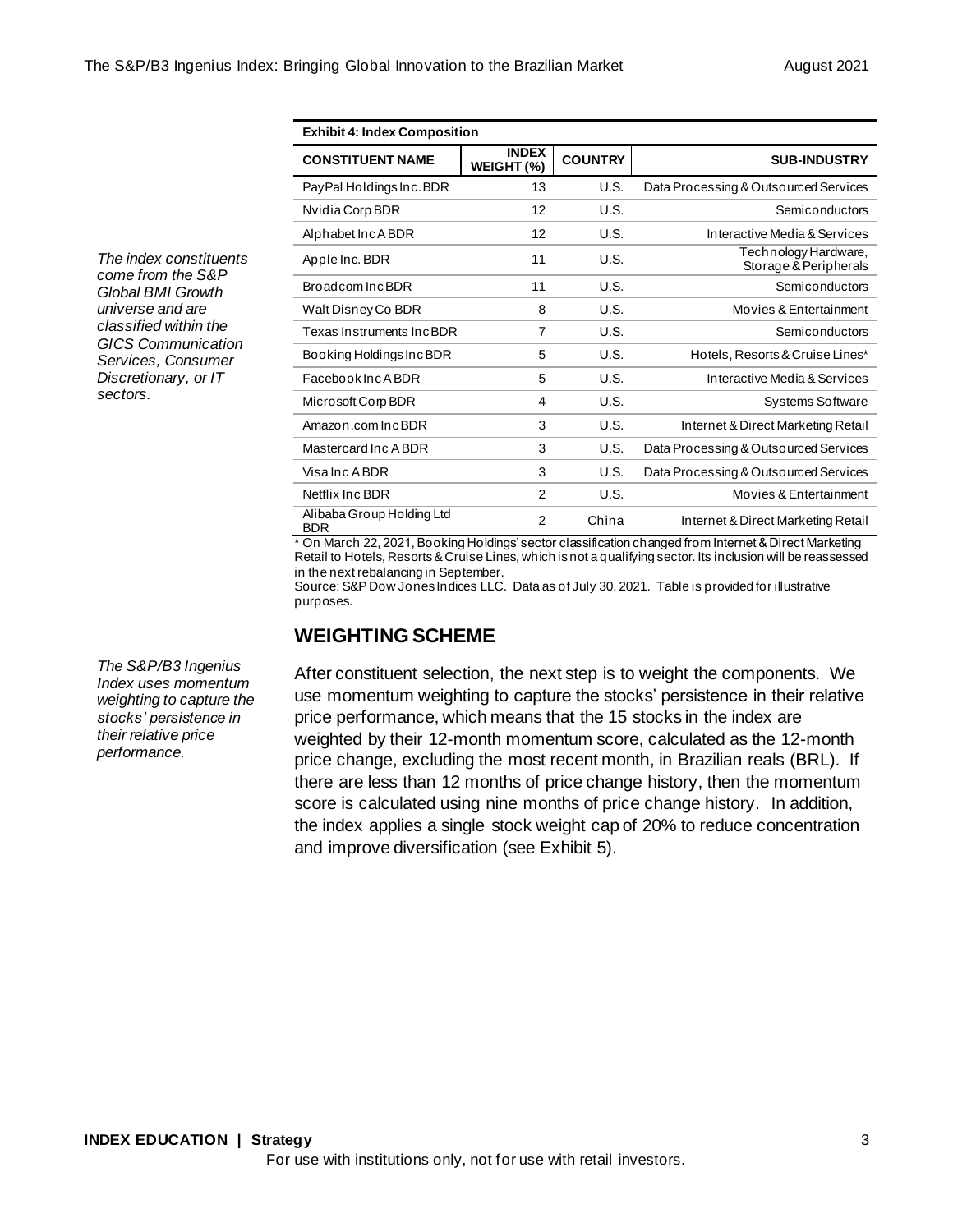

*The index applies a single stock weight cap of 20% to reduce concentration and improve diversification.*

> Source: S&P Dow Jones Indices LLC. Data as of July 30, 2021. Table is provided for illustrative purposes.

In trying to determine the optimum weighting option, we compared the performance of different weighting mechanisms using hypothetical portfolios of the S&P/B3 Ingenius Index Methodology. These alternative weighting schemes were equal weighting (Ingenius EW), float-adjusted market capitalization weighting (Ingenius FMC), and momentum weighting (Ingenius MW).

#### **Exhibit 6:Alternative Weighting Index Historical Performance**



Source: S&P Dow Jones Indices LLC. Data as of Feb. 28, 2020. Index performance based on total return in BRL. The Ingenius FMC, EW, and MW are hypothetical portfolios. Past performance is no guarantee of future results. Chartsare provided for illustrative purposes and reflect hypothetical historical performance. Please see the Performance Disclosure at the end of this document for more information regarding the inherent limitations associated with back-tested performance.

*We compare the performance of the S&P/B3 Ingenius Index with alternative weighting mechanisms.*

#### **INDEX EDUCATION | Strategy** 4

For use with institutions only, not for use with retail investors.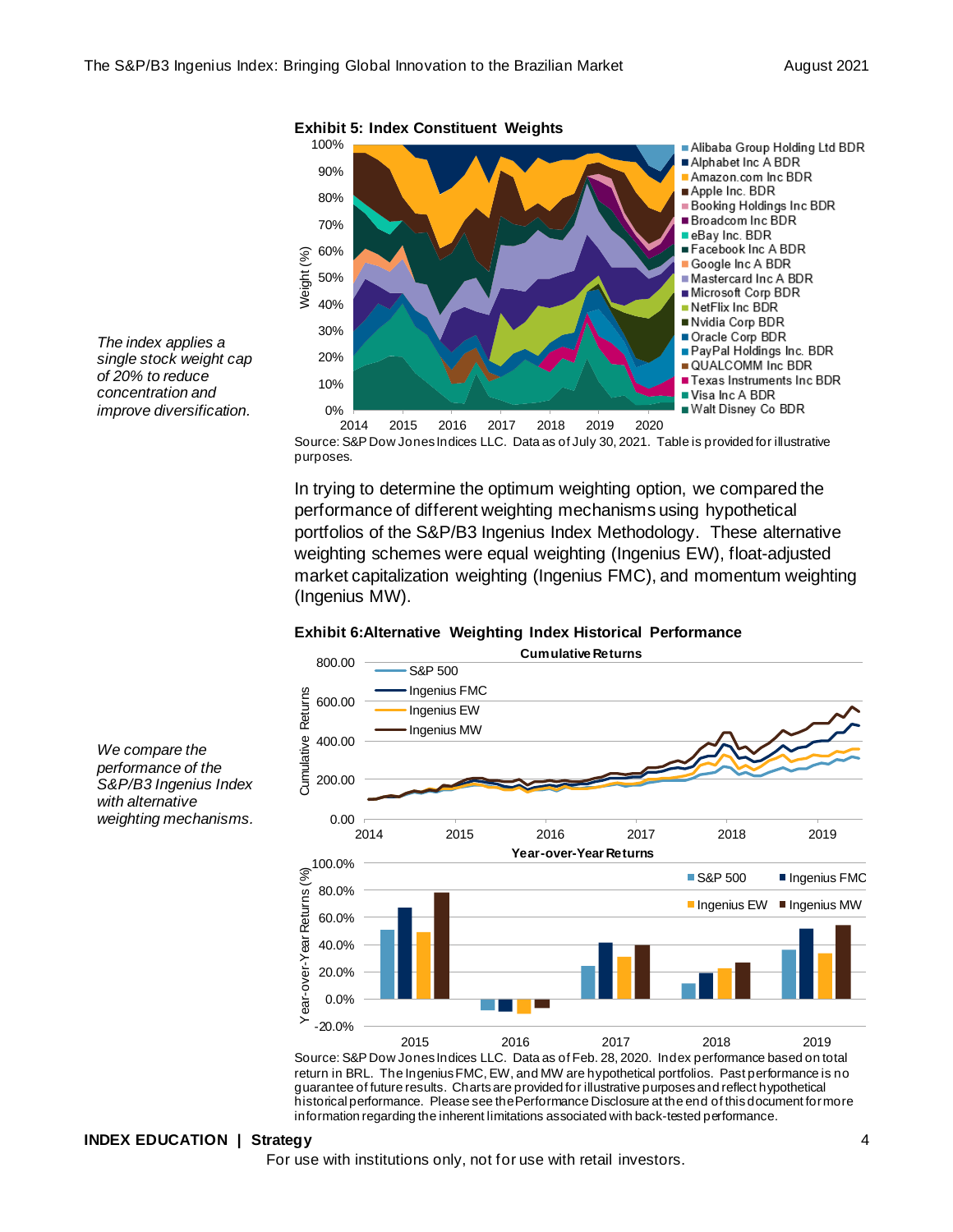*Over all time periods studied, the momentum weighting scheme had the highest risk-adjusted returns.* 

| <b>Exhibit 7: Risk/Return Profile of Alternative Weighting Indices</b> |                    |                     |                    |                    |  |
|------------------------------------------------------------------------|--------------------|---------------------|--------------------|--------------------|--|
| <b>PERIOD</b>                                                          | <b>S&amp;P 500</b> | <b>INGENIUS FMC</b> | <b>INGENIUS EW</b> | <b>INGENIUS MW</b> |  |
| ANNUALIZED RETURN (%)                                                  |                    |                     |                    |                    |  |
| Three-Year                                                             | 24.36              | 38.19               | 31.11              | 40.91              |  |
| Five-Year                                                              | 19.66              | 29.85               | 22.14              | 33.60              |  |
| Since Inception                                                        | 22.52              | 32.88               | 25.56              | 36.21              |  |
| <b>ANNUALIZED VOLATILITY (%)</b>                                       |                    |                     |                    |                    |  |
| Three-Year                                                             | 18.20              | 22.45               | 22.97              | 24.43              |  |
| Five-Year                                                              | 18.81              | 22.45               | 22.62              | 23.85              |  |
| Since Inception                                                        | 19.08              | 22.74               | 22.88              | 23.73              |  |
| <b>RETURN/RISK</b>                                                     |                    |                     |                    |                    |  |
| Three-Year                                                             | 1.34               | 1.70                | 1.35               | 1.67               |  |
| Five-Year                                                              | 1.05               | 1.33                | 0.98               | 1.41               |  |
| Since Inception                                                        | 1.18               | 1.45                | 1.12               | 1.53               |  |

Source: S&P Dow Jones Indices LLC. Data from Sept. 30, 2014, to Feb. 28, 2020. Index performance based in total return in BRL. The Ingenius FMC, EW, and MW are hypothetical portfolios. Past performance is no guarantee of future results. Table is provided for illustrative purposes and reflects hypothetical historical performance. Please see the Performance Disclosure at the end of this document for more information regarding the inherent limitations associated with back-tested performance.

Based on the back-tested results, the momentum weighting scheme had higher risk-adjusted returns than the other weighting mechanisms. Weighting the stocks by their momentum scores, the index gives higher weight to constituents with greater relative price strength.

### **COMPARISON TO PEER GROUP INDICES**

Currently, there are several indices of other providers that also track the performance of technology-driven and innovative companies. Two of the most prominent are the Nasdaq-100 Index and the NYSE FANG+ Index. The Nasdaq-100 Index measures the performance of the largest 100 nonfinancial companies listed on the Nasdaq.<sup>1</sup> The NYSE FANG Index tracks "the performance of highly-traded growth stocks of technology and techenabled companies in the technology, media & communications and consumer discretionary sectors," as detailed in the NYSE FANG+ Index Methodology.<sup>2</sup>

Each of these indices capture innovative, tech-oriented companies, however a deeper dive into the respective methodologies shows how each arrives at different compositions. The S&P/B3 Ingenius Index uses an industry selection that is replicable based on the well-known GICS system, while the others use a combination of discretionary selection (NYSE FANG+ Index) and broad exclusions (Nasdaq-100 Index).

1 [https://indexes.nasdaq.com/docs/Methodology\\_NDX.pdf](https://indexes.nasdaq.com/docs/Methodology_NDX.pdf)

*We compare the S&P/B3 Ingenius Index with the NASDAQ 100 Index and NYSE FANG+ Index, which also measure technology-driven and innovative companies.* 

<sup>&</sup>lt;sup>2</sup> [https://www.theice.com/publicdocs/data/NYSE\\_FANGplus\\_Index\\_Methodology.pdf](https://www.theice.com/publicdocs/data/NYSE_FANGplus_Index_Methodology.pdf)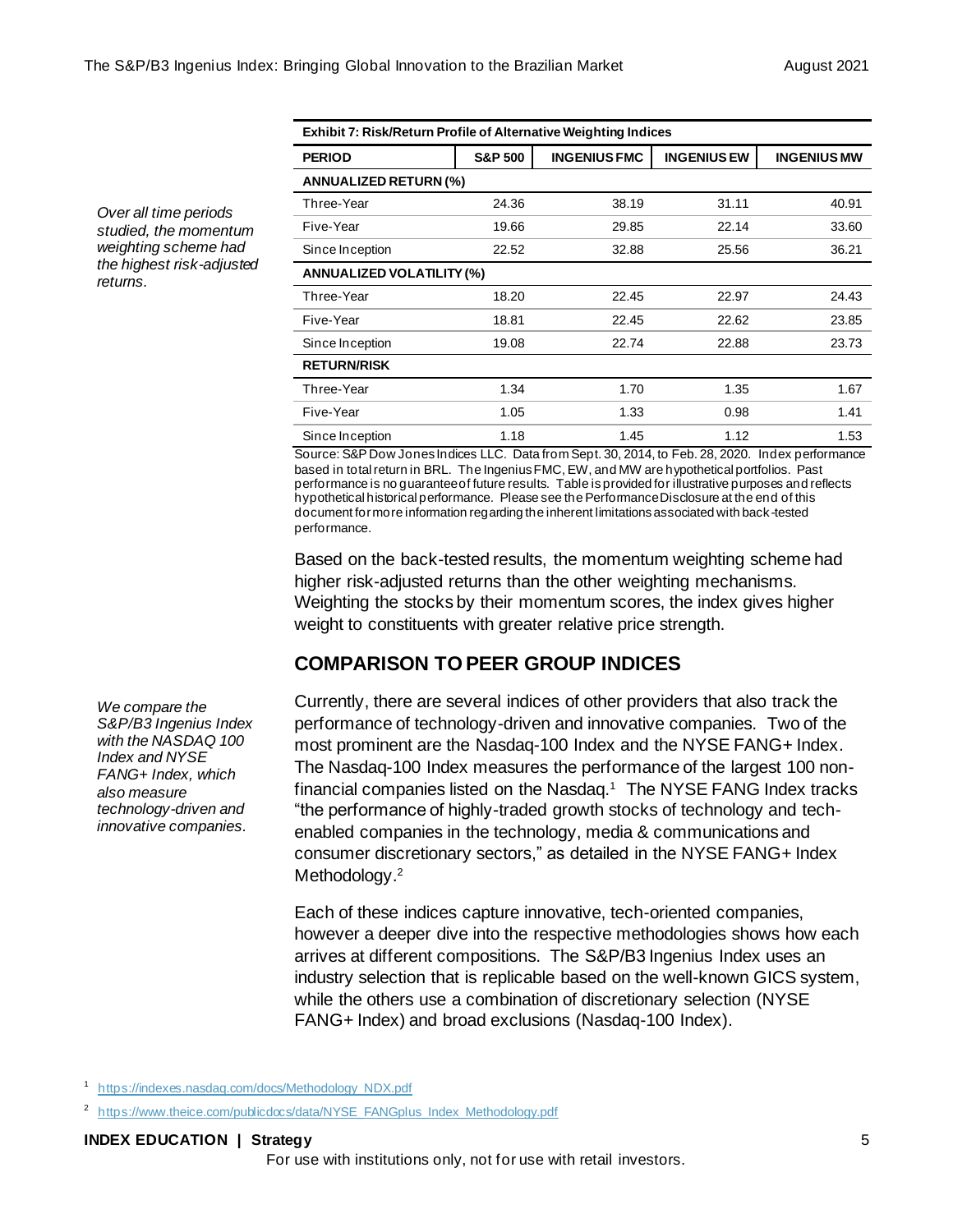*Each of these indices capture innovative, techoriented companies, however a deeper dive into the respective methodologies shows how each arrives at different compositions.*

Another difference between the Nasdaq-100 Index, NYSE FANG+ Index, and S&P/B3 Ingenius Index is the number of components in each index. The Nasdaq-100 Index is composed of 100 companies, while the NYSE FANG+ Index is the narrowest, with 10. While also highly focused, the S&P/B3 Ingenius Index is broader than the NYSE FANG+ Index, with 15 stocks. The objective of the index is to have focused and efficient representation of the most important companies within the eligible subindustries and also allow for additional companies that may meet this objective. Refer to Appendix I for more details on the respective methodologies*.*

|                                                                                                                                                                                     | Exhibit 8: Methodology Comparisons of the S&P/B3 Ingenius Index and Peer Group Indices |                                                                                                                                                                                                                                                                                             |                                                                                                                                                                                                                             |                                                                                                                                                                                                                                                                                                                                                                                                 |
|-------------------------------------------------------------------------------------------------------------------------------------------------------------------------------------|----------------------------------------------------------------------------------------|---------------------------------------------------------------------------------------------------------------------------------------------------------------------------------------------------------------------------------------------------------------------------------------------|-----------------------------------------------------------------------------------------------------------------------------------------------------------------------------------------------------------------------------|-------------------------------------------------------------------------------------------------------------------------------------------------------------------------------------------------------------------------------------------------------------------------------------------------------------------------------------------------------------------------------------------------|
|                                                                                                                                                                                     | <b>CATEGORY</b>                                                                        | <b>S&amp;P/B3 INGENIUS</b><br><b>INDEX</b>                                                                                                                                                                                                                                                  | <b>NASDAQ 100 INDEX</b>                                                                                                                                                                                                     | <b>NYSE FANG+ INDEX</b>                                                                                                                                                                                                                                                                                                                                                                         |
|                                                                                                                                                                                     | <b>Industries</b><br>Used for<br>Selection                                             | GICS Sub-Industries:<br>• Interactive Media &<br><b>Services</b><br>• Movies &<br>Entertainment<br>• Internet & Direct<br>Marketing Retail<br>• Systems Software<br>• Technology Hardware<br>Storage & Peripherals<br>• Data Processing &<br><b>Outsourced Services</b><br>• Semiconductors | Classified as a<br>Non-Financial company<br>(any industry other than<br>Financials, according to<br>Industry Classification<br>Benchmark                                                                                    | Significant revenue<br>exposures to: social<br>networking, autonomous<br>driving, electric vehicles,<br>smartphones, mobile<br>payments, e-commerce,<br>onlinegames, streaming<br>media, online entertainment,<br>cryptocurrencies and<br>blockchain, big data,<br>artificial intelligence,<br>machine learning, digital<br>advertising, cloud services<br>and other innovative<br>technologies |
| The Nasdaq-100 Index<br>is composed of 100<br>companies, while the<br>S&P/B3 Ingenius Index<br>and NYSE FANG+<br>Index are more focused.<br>with 15 and 10 stocks,<br>respectively. | Selection                                                                              | Eligible BDRs are ranked<br>in descending order<br>based on the product of<br>their respective stock<br>growth score multiplied<br>by their FMC.                                                                                                                                            | The top 75 ranked<br>issuers will be selected<br>for inclusion in the<br>index, based on their<br>market cap. Index<br>members ranked<br>between 76 and 100<br>remain in the index.                                         | Index advisory committee is<br>responsible for the selection<br>of a minimum of 10<br>securities meeting eligibility<br>criteria.                                                                                                                                                                                                                                                               |
|                                                                                                                                                                                     | Number of<br>Companies                                                                 | Minimum of 6<br>Maximum of 15                                                                                                                                                                                                                                                               | 100 issuers                                                                                                                                                                                                                 | Minimum of 10                                                                                                                                                                                                                                                                                                                                                                                   |
|                                                                                                                                                                                     | Weighting                                                                              | <b>Constituents are</b><br>weighted by<br>momentum score<br>• Subject to a single<br>stock weight cap of<br>20%                                                                                                                                                                             | • Modified market cap<br>weighted<br>• Subject to a single<br>stock cap of 14%<br>• Aggregate weight of<br>the five largest stocks<br>capped at 40% with<br>additional quarterly<br>reweights if thresholds<br>are breached | Constituents are equally<br>weighted                                                                                                                                                                                                                                                                                                                                                            |
|                                                                                                                                                                                     | Rebalancing                                                                            | Annually in September<br>with quarterly reweights<br>in March, June, and<br>December                                                                                                                                                                                                        | Annual reconstitution in<br>December, with<br>quarterly rebalances in<br>March, June,<br>September, and<br>December.                                                                                                        | Quarterly in March, June,<br>September, and December                                                                                                                                                                                                                                                                                                                                            |

Source: S&P Dow Jones Indices LLC, Nasdaq, and NYSE. Table is provided for illustrative purposes.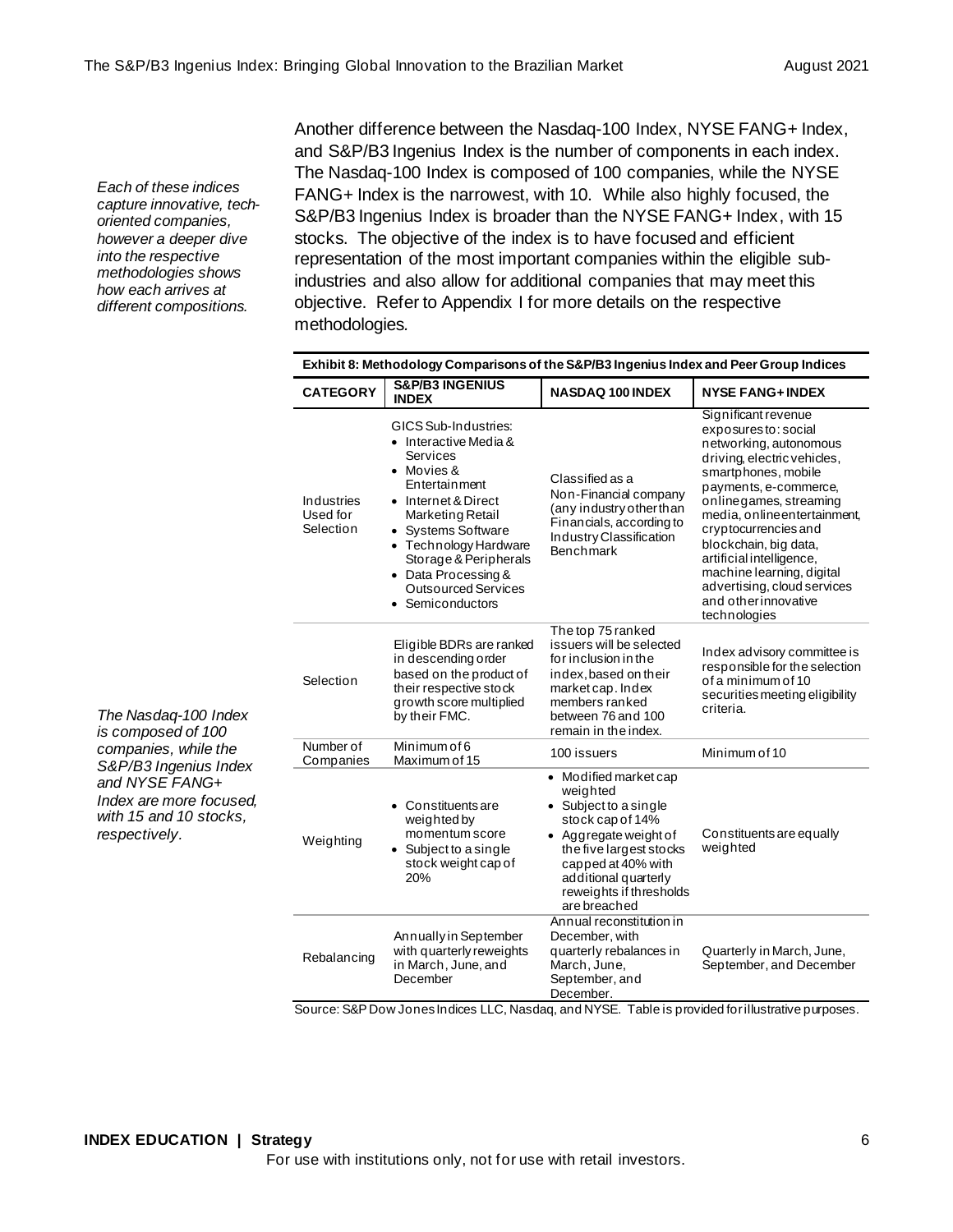### **BACK-TESTED PERFORMANCE ANALYSIS**

*The S&P/B3 Ingenius Index outperformed the S&P 500 and Nasdaq-100 Index over all periods studied, albeit with higher volatility.*

The S&P/B3 Ingenius Index outperformed the S&P 500 and Nasdaq-100 Index over all periods studied, albeit with higher volatility. While the NYSE FANG+ Index posted the strongest absolute returns, it was also the most volatile. The Nasdaq-100 Index was less volatile than both peer indices but underperformed them in almost every period analyzed. Overall, the S&P/B3 Ingenius Index has provided a middle ground, outperforming the Nasdaq-100 Index, while maintaining lower volatility than the NYSE FANG+ Index.

| Exhibit 9: Risk/Return Profile of the S&P/B3 Ingenius Index and Peer Group Indices |                                            |                            |                                   |                    |  |
|------------------------------------------------------------------------------------|--------------------------------------------|----------------------------|-----------------------------------|--------------------|--|
| <b>PERIOD</b>                                                                      | <b>S&amp;P/B3 INGENIUS</b><br><b>INDEX</b> | NASDAQ-100<br><b>INDEX</b> | <b>NYSE FANG+</b><br><b>INDEX</b> | <b>S&amp;P 500</b> |  |
| <b>ANNUALIZED RETURNS (%)</b>                                                      |                                            |                            |                                   |                    |  |
| <b>YTD</b>                                                                         | 20.2                                       | 16.1                       | 12.8                              | 17.0               |  |
| One-Year                                                                           | 39.8                                       | 37.2                       | 52.0                              | 34.4               |  |
| Three-Year                                                                         | 30.6                                       | 27.4                       | 37.4                              | 16.0               |  |
| Five-Year                                                                          | 30.0                                       | 25.9                       | 41.5                              | 15.1               |  |
| Since Inception                                                                    | 26.4                                       | 20.8                       | 33.6                              | 12.3               |  |
| <b>RISK (%)</b>                                                                    |                                            |                            |                                   |                    |  |
| Three-Year                                                                         | 22.8                                       | 20.3                       | 27.7                              | 18.5               |  |
| Five-Year                                                                          | 19.1                                       | 16.6                       | 23.7                              | 14.8               |  |
| Since Inception                                                                    | 18.8                                       | 16.6                       | 22.9                              | 14.2               |  |
| <b>RISK-ADJUSTED RETURNS</b>                                                       |                                            |                            |                                   |                    |  |
| Three-Year                                                                         | 1.34                                       | 1.35                       | 1.35                              | 0.87               |  |
| Five-Year                                                                          | 1.57                                       | 1.56                       | 1.75                              | 1.02               |  |
| Since Inception                                                                    | 1.40                                       | 1.26                       | 1.47                              | 0.87               |  |

For additional information and more recent data on the S&P/B3 Ingenius Index, please see the latest month-en[d factsheet](https://www.spglobal.com/spdji/en/idsenhancedfactsheet/file.pdf?calcFrequency=M&force_download=true&hostIdentifier=48190c8c-42c4-46af-8d1a-0cd5db894797&indexId=92392883).

Source: S&P Dow Jones Indices LLC, FactSet, and NYSE. Data from Sept. 30, 2014, to July 30, 2021. Index performance based on price return $^3$  in USD. Past performance is no guarantee of future results. Table is provided for illustrative purposes and reflects hypothetical historical

performance. Please see the Performance Disclosure at the end of this document for more information regarding the inherent limitations associated with back-tested performance.

 $3$  The performance data are based on price return, which is the data publicly available for the NYSE FANG+ Index.

For use with institutions only, not for use with retail investors.

*While the NYSE FANG+ Index posted the strongest absolute returns, it was also the most volatile.*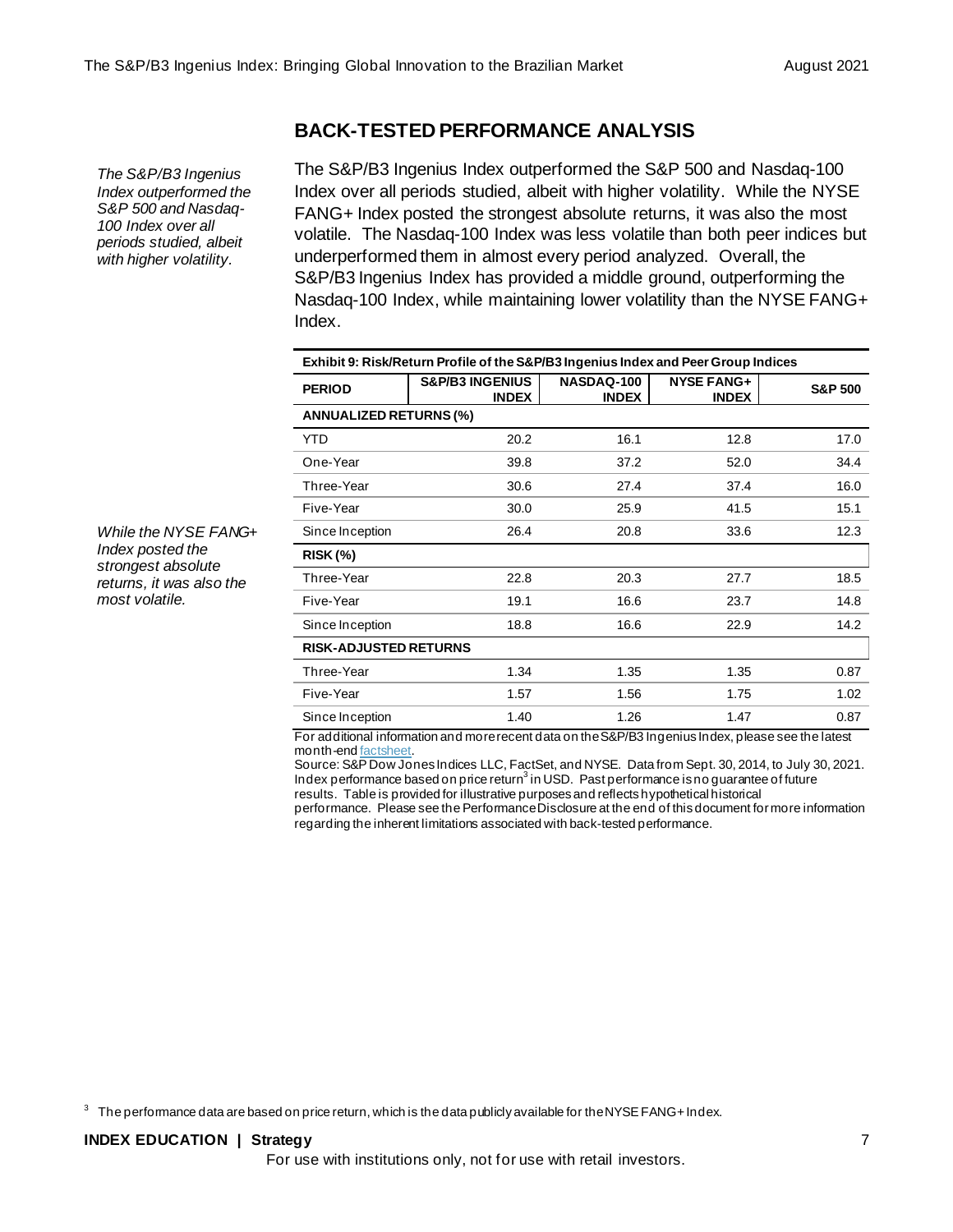The Nasdaq-100 Index  $\frac{36}{2000}$   $\frac{3000}{2000}$   $\frac{3000}{2000}$   $\frac{3000}{2000}$   $\frac{3000}{2000}$   $\frac{3000}{2000}$   $\frac{3000}{2000}$   $\frac{3000}{2000}$   $\frac{3000}{2000}$   $\frac{3000}{2000}$   $\frac{3000}{2000}$   $\frac{3000}{2000}$   $\frac{3000}{2$ *was less volatile than both peer indices but underperformed them in almost every period analyzed.*

**Exhibit 10: Historical Performance of the S&P/B3 Ingenius Index and Peer Group Indices** 90.0% 100.0% 110.0% **Calendar-Year Returns** S&P/B3 Ingenius Index Nasdaq-100 Index



For additional information and more recent data on the S&P/B3 Ingenius Index, please see the latest month-en[d factsheet](https://www.spglobal.com/spdji/en/idsenhancedfactsheet/file.pdf?calcFrequency=M&force_download=true&hostIdentifier=48190c8c-42c4-46af-8d1a-0cd5db894797&indexId=92392883).

Source: S&P Dow Jones Indices LLC, FactSet, and NYSE. Data as of July 30, 2021. Index performance based on price returns in USD. Past performance is no guarantee of future results. Charts are provided for illustrative purposes and reflect hypothetical historical performance. Please see the Performance Disclosure at the end of this document for more information regarding the inherent limitations associated with back-tested performance.

### **CONCLUSION**

The S&P/B3 Ingenius Index is designed to capture some of the most innovative companies that create the products and services that affect many aspects of our everyday life. The index includes locally listed BDRs, providing access to the domestic Brazilian market.

While indices measuring the performance of large, global tech companies exist in the marketplace, the S&P/B3 Ingenius Index is the first designed exclusively for Brazilian market participants.

*While indices measuring the performance of large, global tech companies exist in the marketplace, the S&P/B3 Ingenius Index is the first designed exclusively for Brazilian investors.*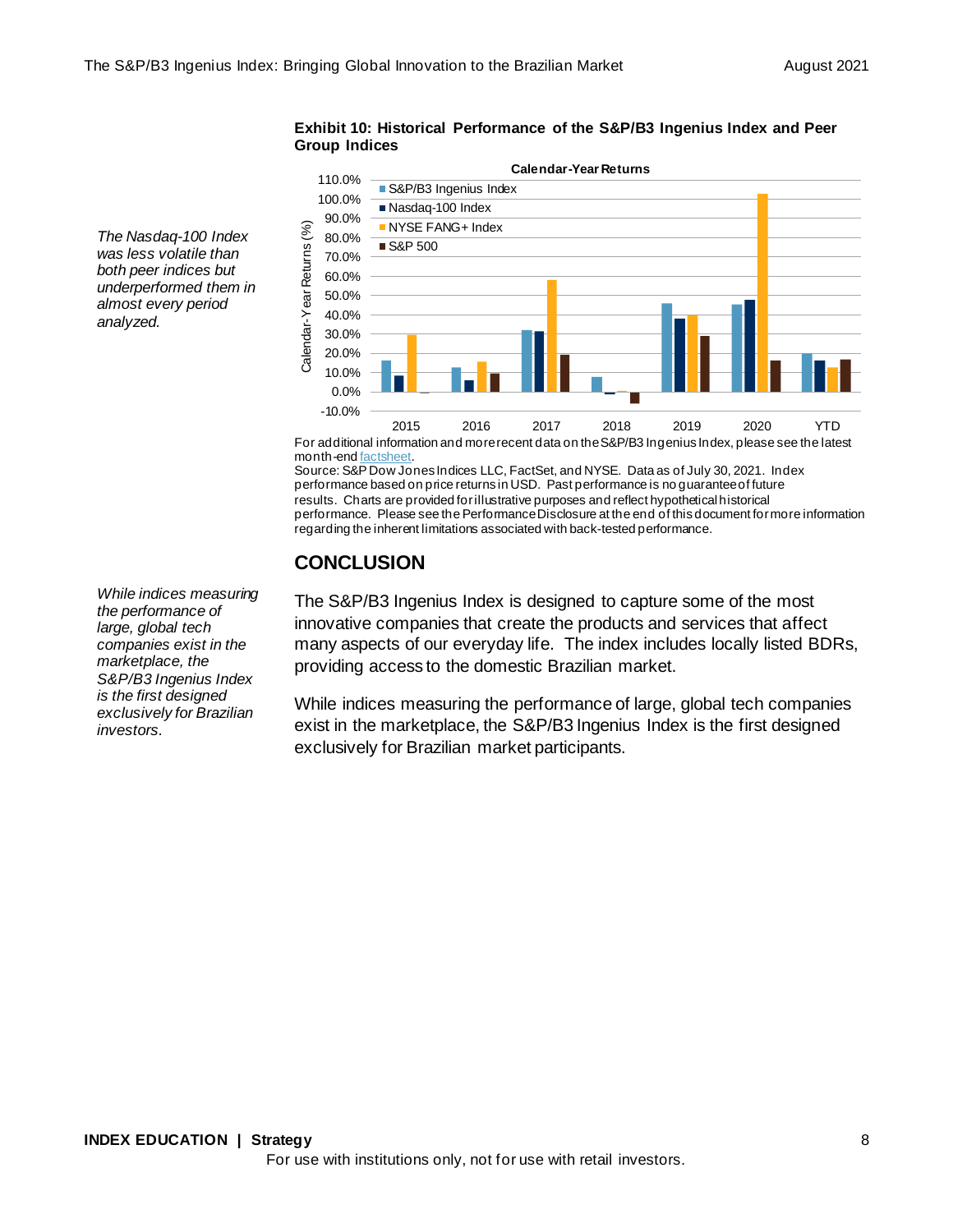### **APPENDIX I**

| Exhibit 11: Detailed Methodology Comparison of the S&P/B3 Ingenius Index to Peer Indices |                                                                                                                                                                                                                                                                                                    |                                                                                                                                                                                                                                                                                  |                                                                                                                                                                                                                                                                                                                                                                                                                                                        |  |  |
|------------------------------------------------------------------------------------------|----------------------------------------------------------------------------------------------------------------------------------------------------------------------------------------------------------------------------------------------------------------------------------------------------|----------------------------------------------------------------------------------------------------------------------------------------------------------------------------------------------------------------------------------------------------------------------------------|--------------------------------------------------------------------------------------------------------------------------------------------------------------------------------------------------------------------------------------------------------------------------------------------------------------------------------------------------------------------------------------------------------------------------------------------------------|--|--|
| <b>CATEGORY</b>                                                                          | <b>S&amp;P/B3 INGENIUS INDEX</b>                                                                                                                                                                                                                                                                   | NASDAQ-100 INDEX                                                                                                                                                                                                                                                                 | <b>NYSE FANG+INDEX</b>                                                                                                                                                                                                                                                                                                                                                                                                                                 |  |  |
| Universe                                                                                 | Members of the S&P Global BMI<br>Growth with a growth score greater<br>than 0.6. Includes common stocks,<br>American Depositary Receipts<br>(ADRs), and Global Depositary<br>Receipts (GDRs). Must also be<br>trading on the B3 as BDRs.                                                           | ADRs, common stocks, ordinary<br>shares, and tracking stocks listed on<br>the Nasdag.                                                                                                                                                                                            | Common stocks, ADRs or GDRs of<br>companies listed on the NYSE,<br>Nasdaq, NYSE American, NYSE<br>Arca, or CBOE BZX.                                                                                                                                                                                                                                                                                                                                   |  |  |
| Sectors                                                                                  | GICS: Communication Services and<br>Information Technology Sectors                                                                                                                                                                                                                                 | FTSE International Ltd.'s Industry<br><b>Classification Benchmark</b>                                                                                                                                                                                                            | <b>ICE Uniform Sector Classification</b><br>schema: Consumer Discretionary,<br>Media & Communications or<br>Technology sectors                                                                                                                                                                                                                                                                                                                         |  |  |
| Industries                                                                               | Selection focus on the following<br>GICS sub-industries: Interactive<br>Media & Services, Movies &<br>Entertainment, Internet & Direct<br>Marketing Retail, Systems Software,<br>Technology Hardware, Storage &<br>Peripherals, Data Processing &<br>Outsourced Services,<br><b>Semiconductors</b> | The security must be classified as a<br>Non-Financial company (any<br>Industry other than Financials)<br>according to ICB                                                                                                                                                        | Qualifyingcompanieshave<br>significant revenue exposures to one<br>or more of the areas of search,<br>social networking, autonomous<br>driving, electric vehicles,<br>smartphones, mobile payments, e-<br>commerce, online games, streaming<br>media, online entertainment,<br>cryptocurrencies and blockchain, big<br>data, artificial intelligence, machine<br>learning, digital advertising, cloud<br>services and other innovative<br>technologies |  |  |
| Market<br>Capitalization                                                                 | Float adjusted market cap of USD 50<br>billion                                                                                                                                                                                                                                                     | There is no market capitalization<br>eligibility criterion                                                                                                                                                                                                                       | Full company market cap (all listed<br>and unlisted share classes) of at<br>least USD 5 billion                                                                                                                                                                                                                                                                                                                                                        |  |  |
| Liquidity<br>(As of Rebalance/<br>Reference Date)                                        | 12-month median value traded ratio<br>of 10% (emerging markets [EM])<br>20% (developed markets [DM]) plus<br>six-month median daily value traded<br>of USD 100,000 (EM), USD 250,000<br>(DM)                                                                                                       | Each security must have a minimum<br>average daily trading volume of<br>200,000 shares (measured over<br>three calendar months)                                                                                                                                                  | Securities must have a trailing six-<br>month average daily traded value<br>(ADTV or daily turnover) of at least<br>USD 50 million on the specific share<br>class included in the index                                                                                                                                                                                                                                                                |  |  |
| Multiple Share<br>Classes                                                                | Each company is represented once<br>by the most liquid share class line<br>based on six-month ADVT                                                                                                                                                                                                 | If an issuer has listed multiple<br>security classes, all security classes<br>are eligible, subject to meeting all<br>other security eligibility criteria                                                                                                                        | For any securities with multiple<br>qualifying share classes, the most<br>liquid share class is included in the<br>index based on its trailing six-month<br><b>ADTV</b>                                                                                                                                                                                                                                                                                |  |  |
| Selection                                                                                | Eligible BDRs are ranked in<br>descending order based on the<br>product of their respective stock<br>growth score multiplied by their<br>FMC.                                                                                                                                                      | The top 75 ranked issuers will be<br>selected for inclusion in the index,<br>based on their market cap. Index<br>members ranked between 76 and<br>100 remain in the index.                                                                                                       | Index advisory committee is<br>responsible for the selection of a<br>minimum of 10 securities meeting<br>eligibility criteria. The advisory<br>committee's selections are subject to<br>the review and approval of the ICE<br>Data Indices (IDI) Governance<br>Committee.                                                                                                                                                                              |  |  |
| Number of<br>Selected<br>Companies                                                       | Minimum of 6<br>Maximum of 15                                                                                                                                                                                                                                                                      | 100 issuers                                                                                                                                                                                                                                                                      | Minimum of 10, but may be more, or<br>less subject to the discretion of the<br>IDI Governance Committee                                                                                                                                                                                                                                                                                                                                                |  |  |
| Weighting                                                                                | Constituents are weighted by<br>momentum score<br>Subject to a single stock weight cap<br>of 20%                                                                                                                                                                                                   | Modified market cap weighted<br>Subject to a single stock cap of 14%<br>The aggregate weight of the five<br>largest stocks capped at 40%.<br>Quarterly reweights if single stock<br>cap exceeds 24% and the aggregate<br>weight of stocks weighting 4.5% or<br>more exceeds 48%. | Constituents are equally weighted                                                                                                                                                                                                                                                                                                                                                                                                                      |  |  |
| Rebalancing                                                                              | Annually in September with quarterly<br>reweights in March, June, and<br>December                                                                                                                                                                                                                  | Annual reconstitution in December.<br>with quarterly rebalances in March,<br>June, September, and December.                                                                                                                                                                      | Quarterly in March, June,<br>September, and December                                                                                                                                                                                                                                                                                                                                                                                                   |  |  |

Source: S&P Dow Jones Indices LLC. Table is provided for illustrative purposes.

### **INDEX EDUCATION | Strategy** 9

For use with institutions only, not for use with retail investors.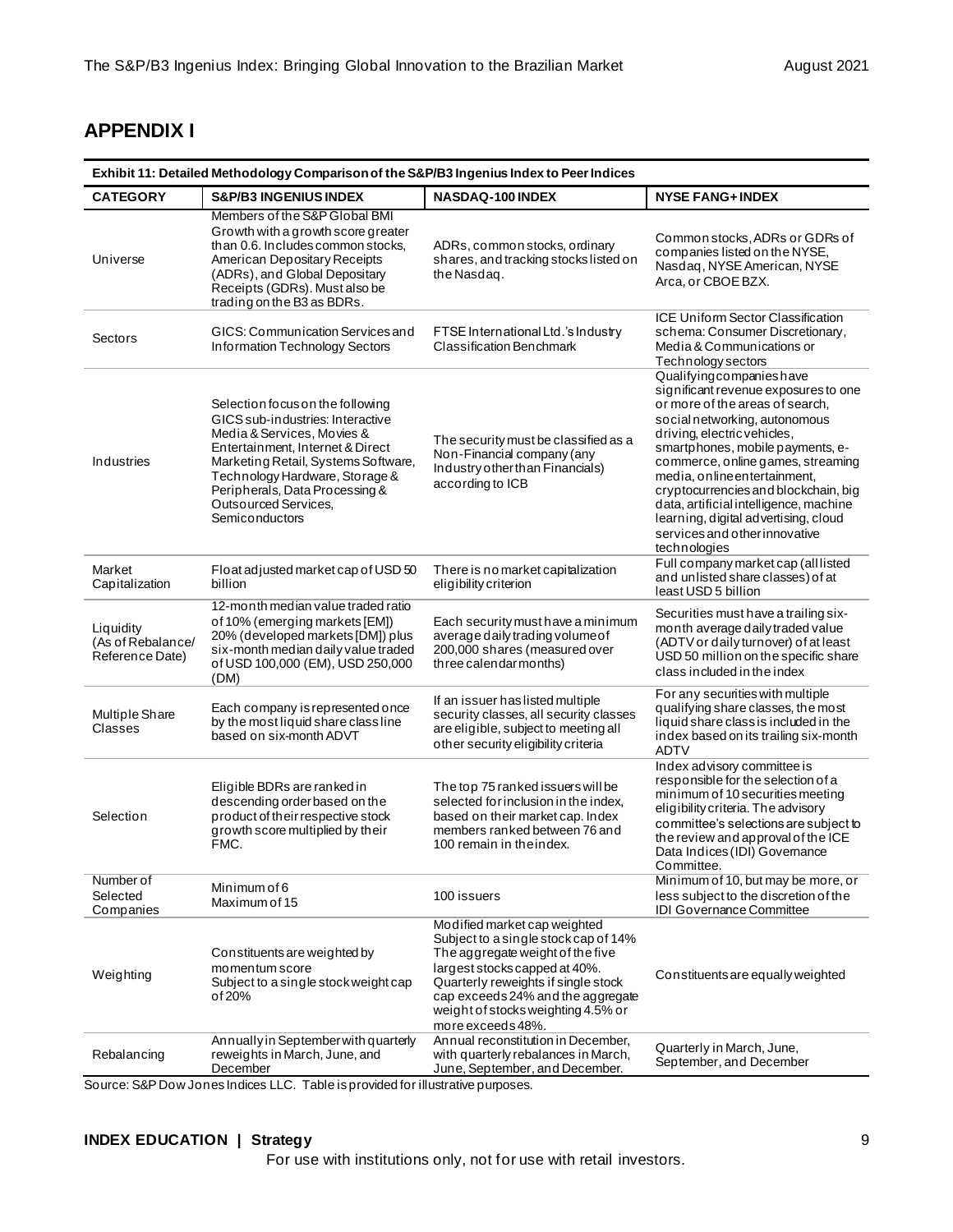### PERFORMANCE DISCLOSURE/BACK-TESTED DATA

The S&P/B3 Ingenius Index was launched May 11, 2020. All information presented prior to an index's Launch Date is hypothetical (backtested), not actual performance. The back-test calculations are based on the same methodology that was in effect on the index Launch Date. However, when creating back-tested history for periods of market anomalies or other periods that do not reflect the general current market environment, index methodology rules may be relaxed to capture a large enough universe of securities to simulate the target market the index is designed to measure or strategy the index is designed to capture. For example, market capitalization and liquidity thresholds may be reduced. Complete index methodology details are available a[t www.spglobal.com/spdji](http://www.spglobal.com/spdji/en?utm_source=pdf_education). Past performance of the Index is not an indication of future results. Back-tested performance reflects application of an index methodology and selection of index constituents with the benefit of hindsight and knowledge of factors that may have positively affected its performance, cannot account for all financial risk that may affect results and may be considered to reflect survivor/look ahead bias. Actual returns may differ significantly from, and be lower than, back-tested returns. Past performance is not an indication or guarantee of future results. Please refer to the methodology for the Index for more details about the index, including the manner in which it is rebalanced, the timing of such rebalancing, criteria for additions and deletions, as well as all index calculations. Back-tested performance is for use with institutions only; not for use with retail investors.

S&P Dow Jones Indices defines various dates to assist our clients in providing transparency. The First Value Date is the first day for which there is a calculated value (either live or back-tested) for a given index. The Base Date is the date at which the index is set to a fixed value for calculation purposes. The Launch Date designates thedate when the values of an index are first considered live: index values provided for any date or time period prior to the index's Launch Date are considered back-tested. S&P Dow Jones Indices defines the Launch Date as the date by which the values of an index are known to have been released to the public, for example via the company's public website or its data feed to external parties. For Dow Jones-branded indices introduced prior to May 31, 2013, the Launch Date (which prior to May 31, 2013, was termed "Date of introduction") is set at a date upon which no further changes were permitted to be made to the index methodology, but that may have been prior to the Index's public release date.

Typically, when S&P DJI creates back-tested index data, S&P DJI uses actual historical constituent-level data (e.g., historical price, market capitalization, and corporate action data) in its calculations. As ESG investing is still in early stages of development, certain datapoints used to calculate S&P DJI's ESG indices may not be available for the entire desired period of back-tested history. The same data availability issue could be true for other indices as well. In cases when actual data is not available for all relevant historical periods, S&P DJI may employ a process of using "Backward Data Assumption" (or pulling back) of ESG data for the calculation of back -tested historical performance. "Backward Data Assumption" is a process that applies the earliest actual live data point available for an index constituent c ompany to all prior historical instances in the index performance. For example, Backward Data Assumption inherently assumes that companies currently not involved in a specific business activity (also known as "product involvement") were never involved historically and similarly also assumes that companies currently involved in a specific business activity were involved historically too. The Backward Data Assumption all ows the hypothetical back-test to be extended over more historical years than would be feasible using only actual data. For more information on "Backward Data Assumption" please refer to th[e FAQ](https://www.spglobal.com/spdji/en/education/article/faq-esg-back-testing-backward-data-assumption-overview/?utm_source=pdf_education). The methodology and factsheets of any index that employs backward assumption in the back-tested history will explicitly state so. The methodology will include an Appendix with a table setting forth the specific data points and relevant time period for which backward projected data was used.

Index returns shown do not represent the results of actual trading of investable assets/securities. S&P Dow Jones Indices mai ntains the index and calculates the index levels and performance shown or discussed but does not manage actual assets. Index returns do not reflect payment of any sales charges or fees an investor may pay to purchase the securities underlying the Index or investment funds that are intended to track the performance of the Index. The imposition of these fees and charges would cause actual and back-tested performance of the securities/fund to be lower than the Index performance shown. As a simple example, if an index returned 10% on a US \$100,000 investment for a 12-month period (or US \$10,000) and an actual asset-based fee of 1.5% was imposed at the end of the period on the investment plus accrued interest (or US \$1,650), the net return would be 8.35% (or US \$8,350) for the year. Over a three-year period, an annual 1.5% fee taken at year end with an assumed 10% return per year would result in a cumulative gross return of 33.10%, a total fee of US \$5,375, and a cumulative net return of 27.2% (or US \$27,200).